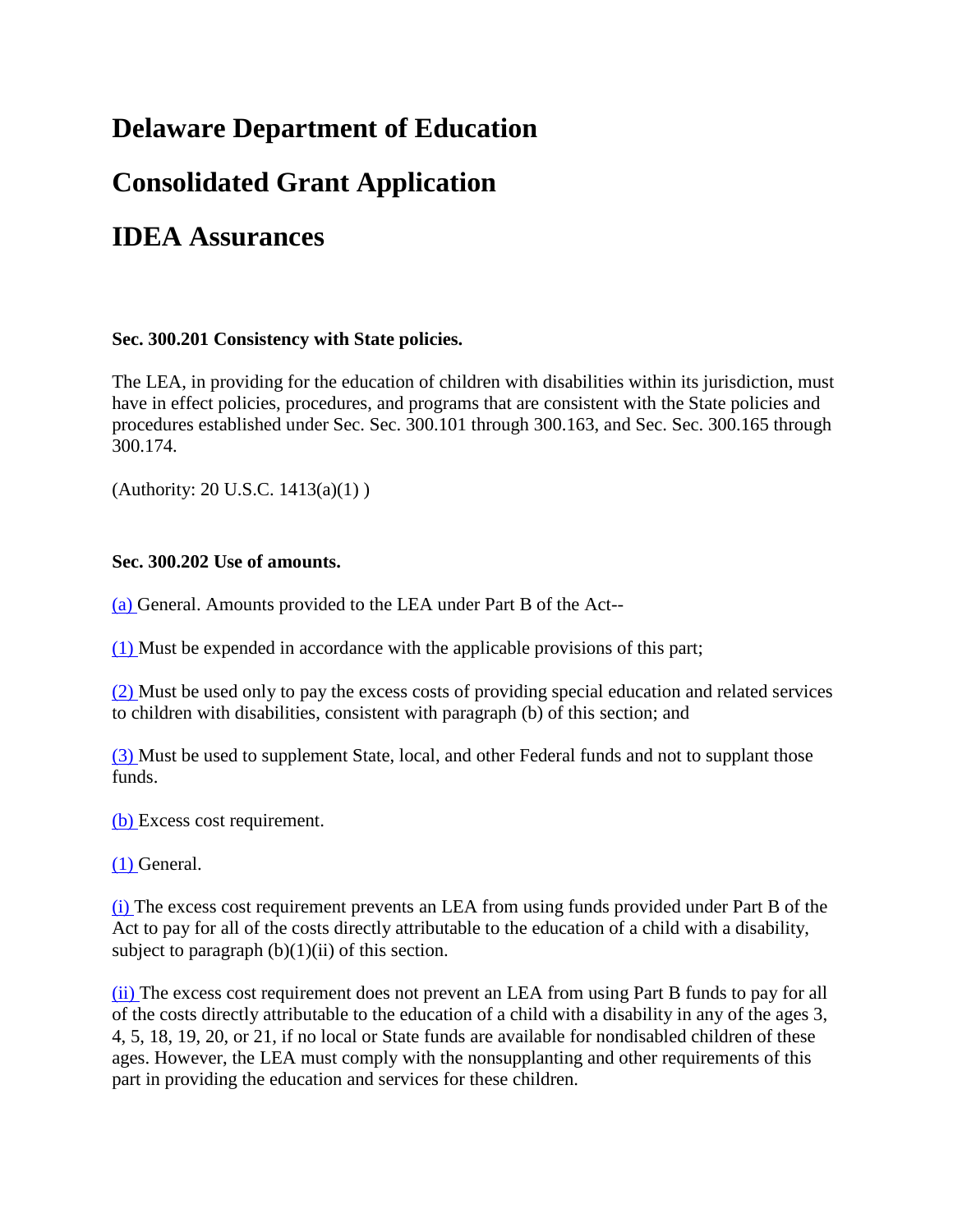# [\(2\)](http://idea.ed.gov/explore/view/p/%2Croot%2Cregs%2C300%2CC%2C300%252E202%2Cb%2C2%2C)

[\(i\) A](http://idea.ed.gov/explore/view/p/%2Croot%2Cregs%2C300%2CC%2C300%252E202%2Cb%2C2%2Ci%2C)n LEA meets the excess cost requirement if it has spent at least a minimum average amount for the education of its children with disabilities before funds under Part B of the Act are used.

 $(ii)$  The amount described in paragraph  $(b)(2)(i)$  of this section is determined in accordance with the definition of excess costs in Sec. 300.16. That amount may not include capital outlay or debt service.

[\(3\) I](http://idea.ed.gov/explore/view/p/%2Croot%2Cregs%2C300%2CC%2C300%252E202%2Cb%2C3%2C)f two or more LEAs jointly establish eligibility in accordance with Sec. 300.223, the minimum average amount is the average of the combined minimum average amounts determined in accordance with the definition of excess costs in Sec. 300.16 in those agencies for elementary or secondary school students, as the case may be.

(Authority: 20 U.S.C. 1413(a)(2)(A) )

## **Sec. 300.203 Maintenance of effort.**

[\(a\) G](http://idea.ed.gov/explore/view/p/%2Croot%2Cregs%2C300%2CC%2C300%252E203%2Ca%2C)eneral. Except as provided in Sec. Sec. 300.204 and 300.205, funds provided to an LEA under Part B of the Act must not be used to reduce the level of expenditures for the education of children with disabilities made by the LEA from local funds below the level of those expenditures for the preceding fiscal year.

[\(b\) S](http://idea.ed.gov/explore/view/p/%2Croot%2Cregs%2C300%2CC%2C300%252E203%2Cb%2C)tandard. (1) Except as provided in paragraph (b)(2) of this section, the SEA must determine that an LEA complies with paragraph (a) of this section for purposes of establishing the LEA's eligibility for an award for a fiscal year if the LEA budgets, for the education of children with disabilities, at least the same total or per capita amount from either of the following sources as the LEA spent for that purpose from the same source for the most recent prior year for which information is available:

[\(i\) L](http://idea.ed.gov/explore/view/p/%2Croot%2Cregs%2C300%2CC%2C300%252E203%2Ci%2C)ocal funds only.

[\(ii\) T](http://idea.ed.gov/explore/view/p/%2Croot%2Cregs%2C300%2CC%2C300%252E203%2Ci%2Cii%2C)he combination of State and local funds.

[\(2\) A](http://idea.ed.gov/explore/view/p/%2Croot%2Cregs%2C300%2CC%2C300%252E203%2Ci%2C2%2C)n LEA that relies on paragraph  $(b)(1)(i)$  of this section for any fiscal year must ensure that the amount of local funds it budgets for the education of children with disabilities in that year is at least the same, either in total or per capita, as the amount it spent for that purpose in the most recent fiscal year for which information is available and the standard in paragraph  $(b)(1)(i)$  of this section was used to establish its compliance with this section.

[\(3\) T](http://idea.ed.gov/explore/view/p/%2Croot%2Cregs%2C300%2CC%2C300%252E203%2Ci%2C3%2C)he SEA may not consider any expenditures made from funds provided by the Federal Government for which the SEA is required to account to the Federal Government or for which the LEA is required to account to the Federal Government directly or through the SEA in determining an LEA's compliance with the requirement in paragraph (a) of this section.

(Authority: 20 U.S.C. 1413(a)(2)(A))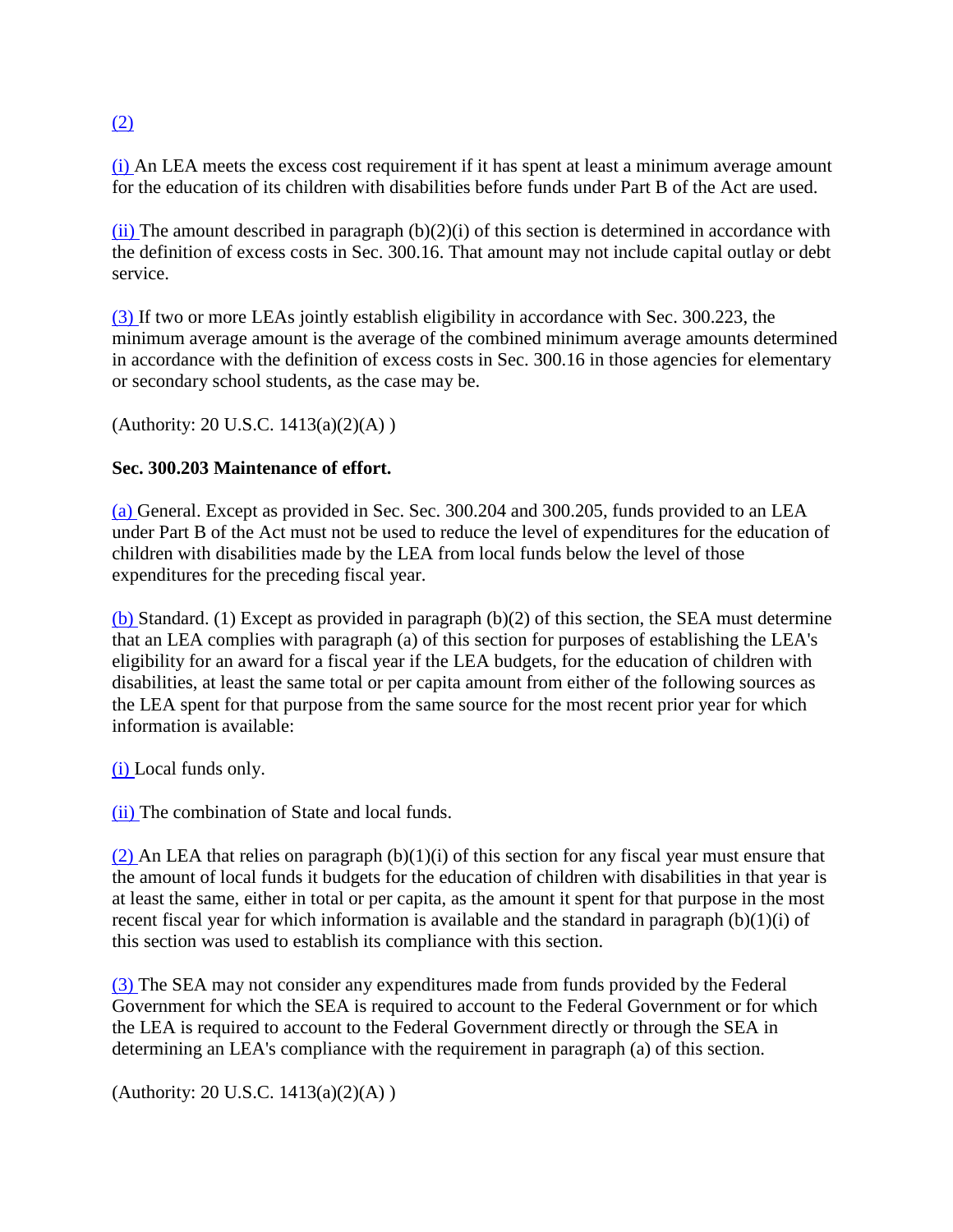## **Sec. 300.204 Exception to maintenance of effort.**

Notwithstanding the restriction in Sec. 300.203(a), an LEA may reduce the level of expenditures by the LEA under Part B of the Act below the level of those expenditures for the preceding fiscal year if the reduction is attributable to any of the following:

[\(a\) T](http://idea.ed.gov/explore/view/p/%2Croot%2Cregs%2C300%2CC%2C300%252E204%2Ca%2C)he voluntary departure, by retirement or otherwise, or departure for just cause, of special education or related services personnel.

[\(b\) A](http://idea.ed.gov/explore/view/p/%2Croot%2Cregs%2C300%2CC%2C300%252E204%2Cb%2C) decrease in the enrollment of children with disabilities.

[\(c\) T](http://idea.ed.gov/explore/view/p/%2Croot%2Cregs%2C300%2CC%2C300%252E204%2Cc%2C)he termination of the obligation of the agency, consistent with this part, to provide a program of special education to a particular child with a disability that is an exceptionally costly program, as determined by the SEA, because the child--

[\(1\) H](http://idea.ed.gov/explore/view/p/%2Croot%2Cregs%2C300%2CC%2C300%252E204%2Cc%2C1%2C)as left the jurisdiction of the agency;

[\(2\) H](http://idea.ed.gov/explore/view/p/%2Croot%2Cregs%2C300%2CC%2C300%252E204%2Cc%2C2%2C)as reached the age at which the obligation of the agency to provide FAPE to the child has terminated; or

[\(3\) N](http://idea.ed.gov/explore/view/p/%2Croot%2Cregs%2C300%2CC%2C300%252E204%2Cc%2C3%2C)o longer needs the program of special education.

[\(d\) T](http://idea.ed.gov/explore/view/p/%2Croot%2Cregs%2C300%2CC%2C300%252E204%2Cd%2C)he termination of costly expenditures for long-term purchases, such as the acquisition of equipment or the construction of school facilities.

[\(e\) T](http://idea.ed.gov/explore/view/p/%2Croot%2Cregs%2C300%2CC%2C300%252E204%2Ce%2C)he assumption of cost by the high cost fund operated by the SEA under Sec. 300.704(c).

(Authority: 20 U.S.C. 1413(a)(2)(B)

## **Sec. 300.205 Adjustment to local fiscal efforts in certain fiscal years.**

[\(a\) A](http://idea.ed.gov/explore/view/p/%2Croot%2Cregs%2C300%2CC%2C300%252E205%2Ca%2C)mounts in excess. Notwithstanding Sec. 300.202(a)(2) and (b) and Sec. 300.203(a), and except as provided in paragraph (d) of this section and Sec. 300.230(e)(2), for any fiscal year for which the allocation received by an LEA under Sec. 300.705 exceeds the amount the LEA received for the previous fiscal year, the LEA may reduce the level of expenditures otherwise required by Sec. 300.203(a) by not more than 50 percent of the amount of that excess.

[\(b\) U](http://idea.ed.gov/explore/view/p/%2Croot%2Cregs%2C300%2CC%2C300%252E205%2Cb%2C)se of amounts to carry out activities under ESEA. If an LEA exercises the authority under paragraph (a) of this section, the LEA must use an amount of local funds equal to the reduction in expenditures under paragraph (a) of this section to carry out activities that could be supported with funds under the ESEA regardless of whether the LEA is using funds under the ESEA for those activities.

[\(c\) S](http://idea.ed.gov/explore/view/p/%2Croot%2Cregs%2C300%2CC%2C300%252E205%2Cc%2C)tate prohibition. Notwithstanding paragraph (a) of this section, if an SEA determines that an LEA is unable to establish and maintain programs of FAPE that meet the requirements of section 613(a) of the Act and this part or the SEA has taken action against the LEA under section 616 of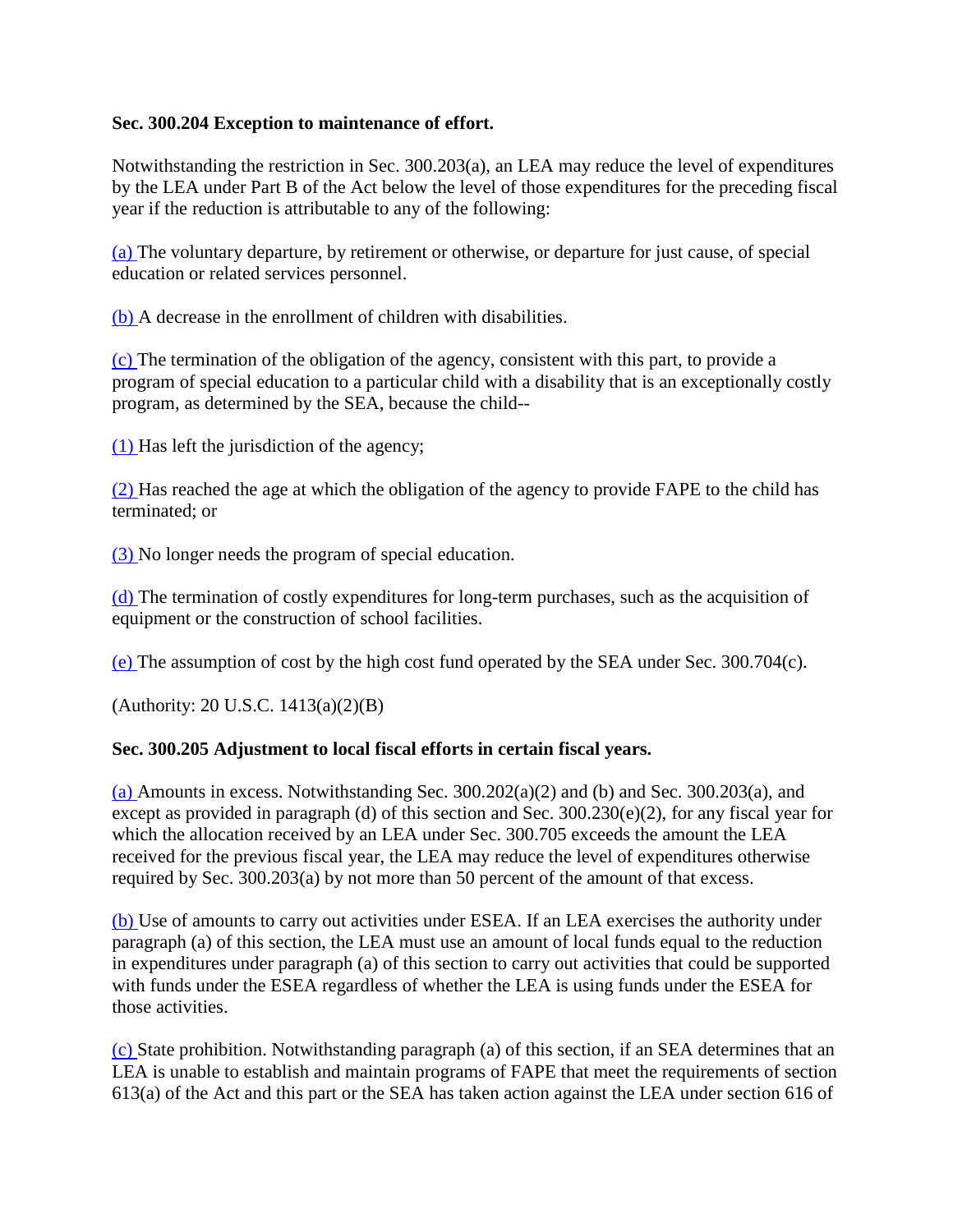the Act and subpart F of these regulations, the SEA must prohibit the LEA from reducing the level of expenditures under paragraph (a) of this section for that fiscal year.

[\(d\) S](http://idea.ed.gov/explore/view/p/%2Croot%2Cregs%2C300%2CC%2C300%252E205%2Cd%2C)pecial rule. The amount of funds expended by an LEA for early intervening services under Sec. 300.226 shall count toward the maximum amount of expenditures that the LEA may reduce under paragraph (a) of this section.

(Authority: 20 U.S.C.  $1413(a)(2)(C)$ )

# **Sec. 300.206 Schoolwide programs under title I of the ESEA.**

[\(a\) G](http://idea.ed.gov/explore/view/p/%2Croot%2Cregs%2C300%2CC%2C300%252E206%2Ca%2C)eneral. Notwithstanding the provisions of Sec. Sec. 300.202 and 300.203 or any other provision of Part B of the Act, an LEA may use funds received under Part B of the Act for any fiscal year to carry out a schoolwide program under section 1114 of the ESEA, except that the amount used in any schoolwide program may not exceed--

[\(1\)](http://idea.ed.gov/explore/view/p/%2Croot%2Cregs%2C300%2CC%2C300%252E206%2Ca%2C1%2C) 

[\(i\) T](http://idea.ed.gov/explore/view/p/%2Croot%2Cregs%2C300%2CC%2C300%252E206%2Ca%2C1%2Ci%2C)he amount received by the LEA under Part B of the Act for that fiscal year; divided by

[\(ii\) T](http://idea.ed.gov/explore/view/p/%2Croot%2Cregs%2C300%2CC%2C300%252E206%2Ca%2C1%2Cii%2C)he number of children with disabilities in the jurisdiction of the LEA; and multiplied by

[\(2\) T](http://idea.ed.gov/explore/view/p/%2Croot%2Cregs%2C300%2CC%2C300%252E206%2Ca%2C2%2C)he number of children with disabilities participating in the schoolwide program.

[\(b\) F](http://idea.ed.gov/explore/view/p/%2Croot%2Cregs%2C300%2CC%2C300%252E206%2Cb%2C)unding conditions. The funds described in paragraph (a) of this section are subject to the following conditions:

[\(1\) T](http://idea.ed.gov/explore/view/p/%2Croot%2Cregs%2C300%2CC%2C300%252E206%2Cb%2C1%2C)he funds must be considered as Federal Part B funds for purposes of the calculations required by Sec.  $300.202(a)(2)$  and  $(a)(3)$ .

[\(2\) T](http://idea.ed.gov/explore/view/p/%2Croot%2Cregs%2C300%2CC%2C300%252E206%2Cb%2C2%2C)he funds may be used without regard to the requirements of Sec.  $300.202(a)(1)$ .

[\(c\) M](http://idea.ed.gov/explore/view/p/%2Croot%2Cregs%2C300%2CC%2C300%252E206%2Cc%2C)eeting other Part B requirements. Except as provided in paragraph (b) of this section, all other requirements of Part B of the Act must be met by an LEA using Part B funds in accordance with paragraph (a) of this section, including ensuring that children with disabilities in schoolwide program schools--

[\(1\) R](http://idea.ed.gov/explore/view/p/%2Croot%2Cregs%2C300%2CC%2C300%252E206%2Cc%2C1%2C)eceive services in accordance with a properly developed IEP; and

[\(2\) A](http://idea.ed.gov/explore/view/p/%2Croot%2Cregs%2C300%2CC%2C300%252E206%2Cc%2C2%2C)re afforded all of the rights and services guaranteed to children with disabilities under the Act.

(Authority: 20 U.S.C. 1413(a)(2)(D) )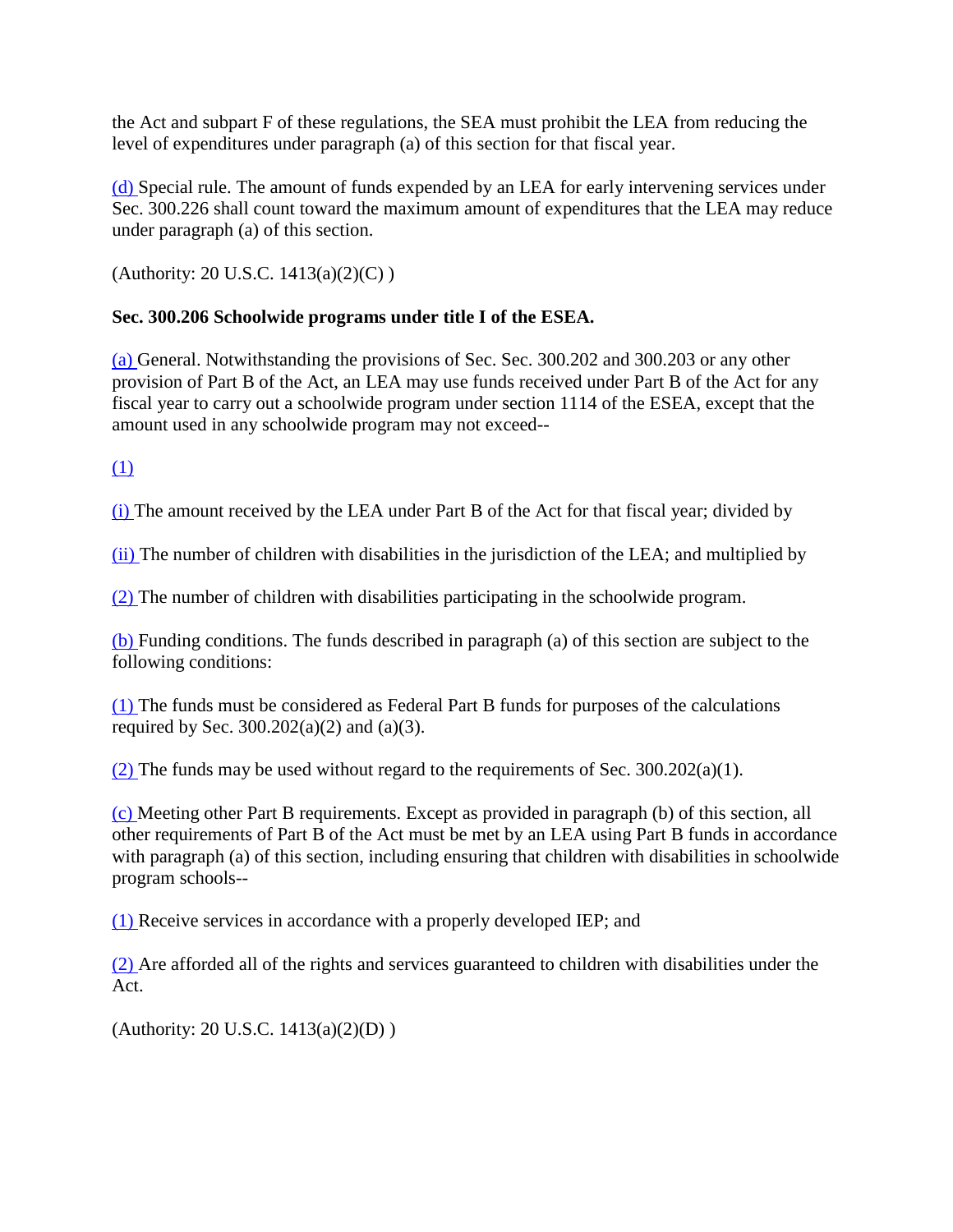### **Sec. 300.207 Personnel development.**

The LEA must ensure that all personnel necessary to carry out Part B of the Act are appropriately and adequately prepared, subject to the requirements of Sec. 300.156 (related to personnel qualifications) and section 2122 of the ESEA.

(Authority: 20 U.S.C. 1413(a)(3) )

## **Sec. 300.208 Permissive use of funds.**

 $(a)$  Uses. Notwithstanding Sec. Sec. 300.202, 300.203 $(a)$ , and 300.162 $(b)$ , funds provided to an LEA under Part B of the Act may be used for the following activities:

[\(1\) S](http://idea.ed.gov/explore/view/p/%2Croot%2Cregs%2C300%2CC%2C300%252E208%2Ca%2C1%2C)ervices and aids that also benefit nondisabled children. For the costs of special education and related services, and supplementary aids and services, provided in a regular class or other education-related setting to a child with a disability in accordance with the IEP of the child, even if one or more nondisabled children benefit from these services.

[\(2\) E](http://idea.ed.gov/explore/view/p/%2Croot%2Cregs%2C300%2CC%2C300%252E208%2Ca%2C2%2C)arly intervening services. To develop and implement coordinated, early intervening educational services in accordance with Sec. 300.226.

[\(3\) H](http://idea.ed.gov/explore/view/p/%2Croot%2Cregs%2C300%2CC%2C300%252E208%2Ca%2C3%2C)igh cost special education and related services. To establish and implement cost or risk sharing funds, consortia, or cooperatives for the LEA itself, or for LEAs working in a consortium of which the LEA is a part, to pay for high cost special education and related services.

[\(b\) A](http://idea.ed.gov/explore/view/p/%2Croot%2Cregs%2C300%2CC%2C300%252E208%2Cb%2C)dministrative case management. An LEA may use funds received under Part B of the Act to purchase appropriate technology for recordkeeping, data collection, and related case management activities of teachers and related services personnel providing services described in the IEP of children with disabilities, that is needed for the implementation of those case management activities.

(Authority: 20 U.S.C. 1413(a)(4) )

### **Sec. 300.209 Treatment of charter schools and their students.**

[\(a\) R](http://idea.ed.gov/explore/view/p/%2Croot%2Cregs%2C300%2CC%2C300%252E209%2Ca%2C)ights of children with disabilities. Children with disabilities who attend public charter schools and their parents retain all rights under this part.

[\(b\) C](http://idea.ed.gov/explore/view/p/%2Croot%2Cregs%2C300%2CC%2C300%252E209%2Cb%2C)harter schools that are public schools of the LEA.

[\(1\) I](http://idea.ed.gov/explore/view/p/%2Croot%2Cregs%2C300%2CC%2C300%252E209%2Cb%2C1%2C)n carrying out Part B of the Act and these regulations with respect to charter schools that are public schools of the LEA, the LEA must--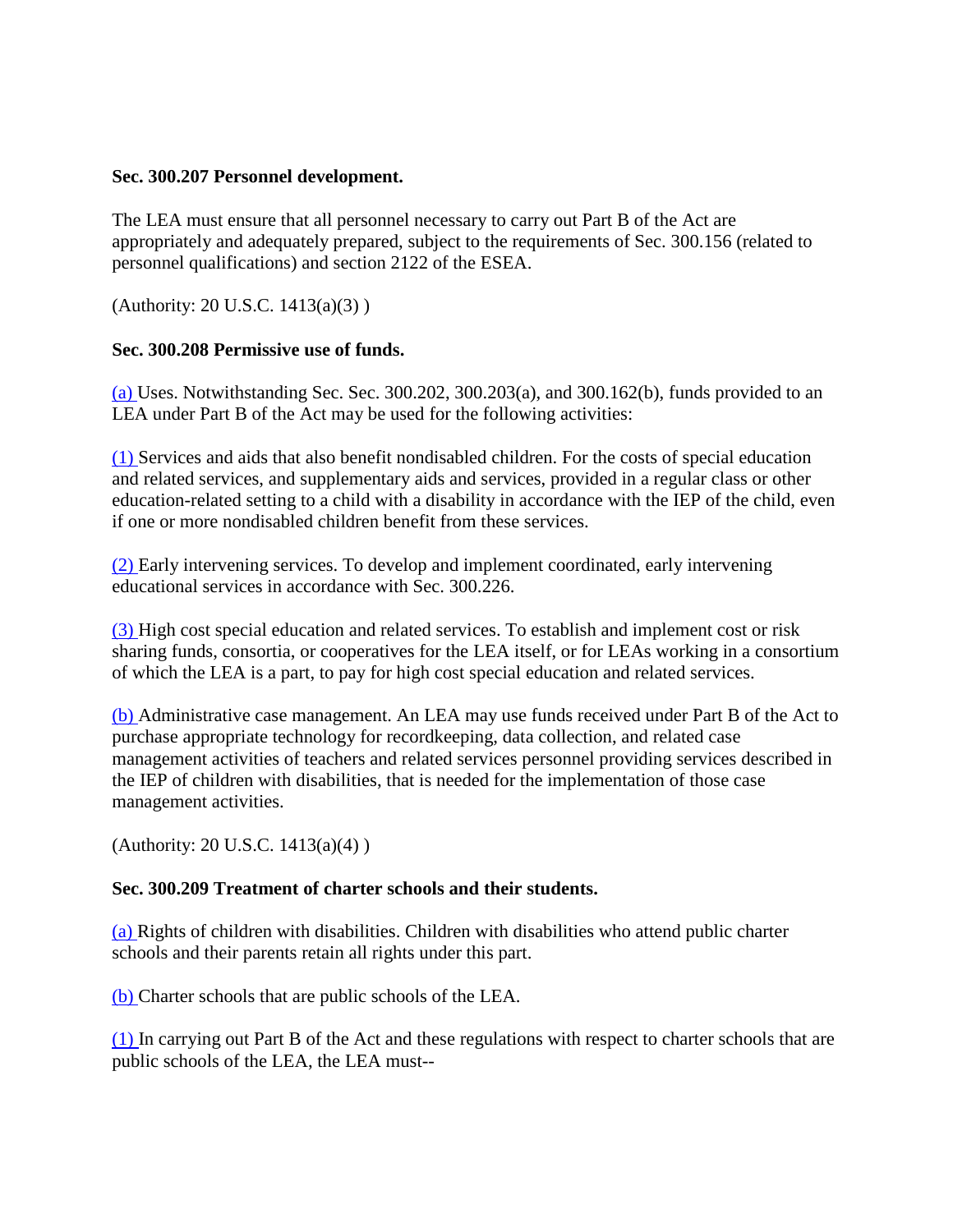[\(i\) S](http://idea.ed.gov/explore/view/p/%2Croot%2Cregs%2C300%2CC%2C300%252E209%2Cb%2C1%2Ci%2C)erve children with disabilities attending those charter schools in the same manner as the LEA serves children with disabilities in its other schools, including providing supplementary and related services on site at the charter school to the same extent to which the LEA has a policy or practice of providing such services on the site to its other public schools; and

[\(ii\) P](http://idea.ed.gov/explore/view/p/%2Croot%2Cregs%2C300%2CC%2C300%252E209%2Cb%2C1%2Cii%2C)rovide funds under Part B of the Act to those charter schools--

[\(A\) O](http://idea.ed.gov/explore/view/p/%2Croot%2Cregs%2C300%2CC%2C300%252E209%2Cb%2C1%2Cii%2CA%2C)n the same basis as the LEA provides funds to the LEA's other public schools, including proportional distribution based on relative enrollment of children with disabilities; and

[\(B\) A](http://idea.ed.gov/explore/view/p/%2Croot%2Cregs%2C300%2CC%2C300%252E209%2Cb%2C1%2Cii%2CB%2C)t the same time as the LEA distributes other Federal funds to the LEA's other public schools, consistent with the State's charter school law.

[\(2\) I](http://idea.ed.gov/explore/view/p/%2Croot%2Cregs%2C300%2CC%2C300%252E209%2Cb%2C2%2C)f the public charter school is a school of an LEA that receives funding under Sec. 300.705 and includes other public schools--

[\(i\) T](http://idea.ed.gov/explore/view/p/%2Croot%2Cregs%2C300%2CC%2C300%252E209%2Cb%2C2%2Ci%2C)he LEA is responsible for ensuring that the requirements of this part are met, unless State law assigns that responsibility to some other entity; and

 $(ii)$  The LEA must meet the requirements of paragraph (b)(1) of this section.

[\(c\) P](http://idea.ed.gov/explore/view/p/%2Croot%2Cregs%2C300%2CC%2C300%252E209%2Cc%2C)ublic charter schools that are LEAs. If the public charter school is an LEA, consistent with Sec. 300.28, that receives funding under Sec. 300.705, that charter school is responsible for ensuring that the requirements of this part are met, unless State law assigns that responsibility to some other entity.

[\(d\) P](http://idea.ed.gov/explore/view/p/%2Croot%2Cregs%2C300%2CC%2C300%252E209%2Cd%2C)ublic charter schools that are not an LEA or a school that is part of an LEA.

[\(1\) I](http://idea.ed.gov/explore/view/p/%2Croot%2Cregs%2C300%2CC%2C300%252E209%2Cd%2C1%2C)f the public charter school is not an LEA receiving funding under Sec. 300.705, or a school that is part of an LEA receiving funding under Sec. 300.705, the SEA is responsible for ensuring that the requirements of this part are met.

 $(2)$  Paragraph (d)(1) of this section does not preclude a State from assigning initial responsibility for ensuring the requirements of this part are met to another entity. However, the SEA must maintain the ultimate responsibility for ensuring compliance with this part, consistent with Sec. 300.149.

(Authority: 20 U.S.C. 1413(a)(5) )

## **Sec. 300.210 Purchase of instructional materials.**

[\(a\) G](http://idea.ed.gov/explore/view/p/%2Croot%2Cregs%2C300%2CC%2C300%252E210%2Ca%2C)eneral. Not later than December 3, 2006, an LEA that chooses to coordinate with the National Instructional Materials Access Center (NIMAC), when purchasing print instructional materials, must acquire those instructional materials in the same manner, and subject to the same conditions as an SEA under Sec. 300.172.